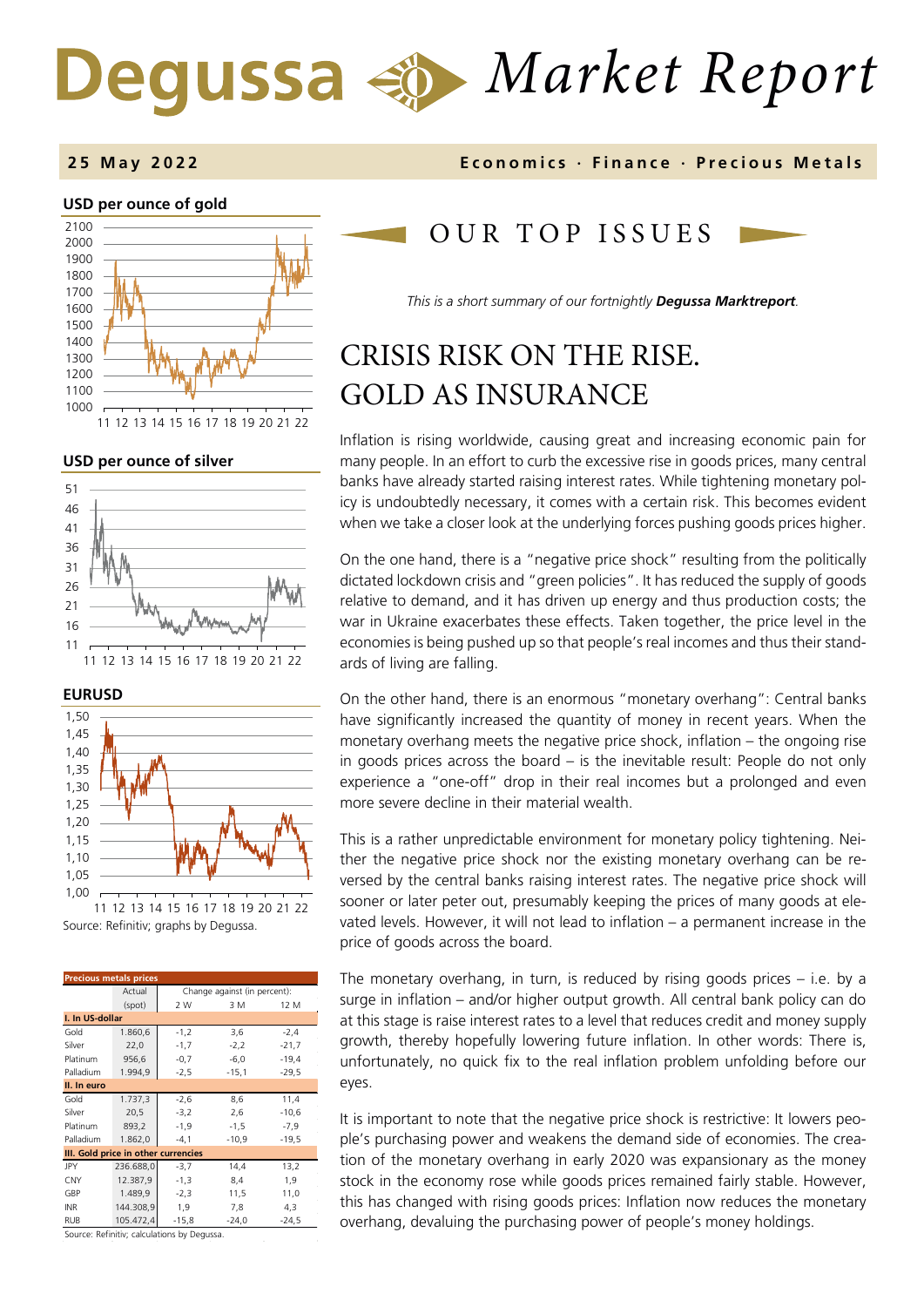**Precious metal prices (USD/oz), last seven years**



Source: Refinitiv; graphs Degussa.

Against this backdrop, it becomes clear that a restrictive effect is currently working itself through the economic and financial system. In other words, a slowdown in economic activity is already underway. It could all too easily turn into a recession if monetary policy tightens too much. Therefore, the pressing question is: How high could interest rates go without sending economies over the cliff while curbing future inflation?

The disturbing answer is: We do not know; and central bank council members and their staff would not know either. The truth is that central banks follow a path of trial and error. Needless to say, things can potentially go terribly wrong along the way. If central banks hike interest rates too high (as they set rates in view of current inflation, for example), a recessionary scenario becomes quite likely; and if they keep interest rates too low, inflation will be high, even much higher, longer.

Most important, monetary policymakers probably know that the scope for interest rate hikes is quite limited given the extremely high level of debt in the global financial system. In many countries, real interest rates (i.e. nominal interest rates adjusted for inflation) have been in negative territory for the past decade. Bringing them back above zero is virtually impossible without dealing the economic and financial system a rather hard, perhaps even fatal, blow.

Imagine a scenario in which central banks inadvertently cause a recession and collapse financial markets. I would think that monetary policy would change course immediately, quickly reverting to an extremely inflationary stance. After all, the financial and economic stress would likely be extremely painful, and "sustained high inflation" would soon be considered the lesser evil compared to shrinking output, large-scale credit defaults and mass unemployment.

All in all, there is a risk of crisis for the investor that should not be neglected. It comes with a profile that is, and most likely will remain, heavily skewed to high inflation in the years to come. Real interest rates, particularly for short-term and high-quality bonds, should remain negative, even if central banks further tighten policy. In view of the incipient weakening of the global economy, this seems all the more likely as it further limits the scope for higher interest rates.

Holding physical gold and silver is and remains an effective strategy to reduce investment portfolio risks: namely, the risk resulting from a permanent debasement of the official currencies' purchasing power; and the default risk that would result from a hard landing in the current cycle, let alone from a collapsing financial and economic system. At current prices, physical gold and silver can be viewed as effective insurance with considerable upside price potential.

I would like to conclude with a quote from Alan Greenspan, the former Federal Reserve Chairman. In 2014 he wrote: "[G]old has special properties that no other currency, with the possible exception of silver, can claim. For more than two millennia, gold has had virtually unquestioned acceptance as payment. It has never required the credit guarantee of a third party. No questions are raised when gold or direct claims to gold are offered in payment of an obligation."

In times of rising crisis risk, I think it is rather helpful to remind ourselves that today's official currencies, or fiat currencies, suffer from irreversible economic and ethical problems and that physical gold and silver would probably rank among the very few monies that could protect investors from the global fiat money system going down the drain. In other words: There is certainly a case for holding at least some physical gold and silver in the current cycle.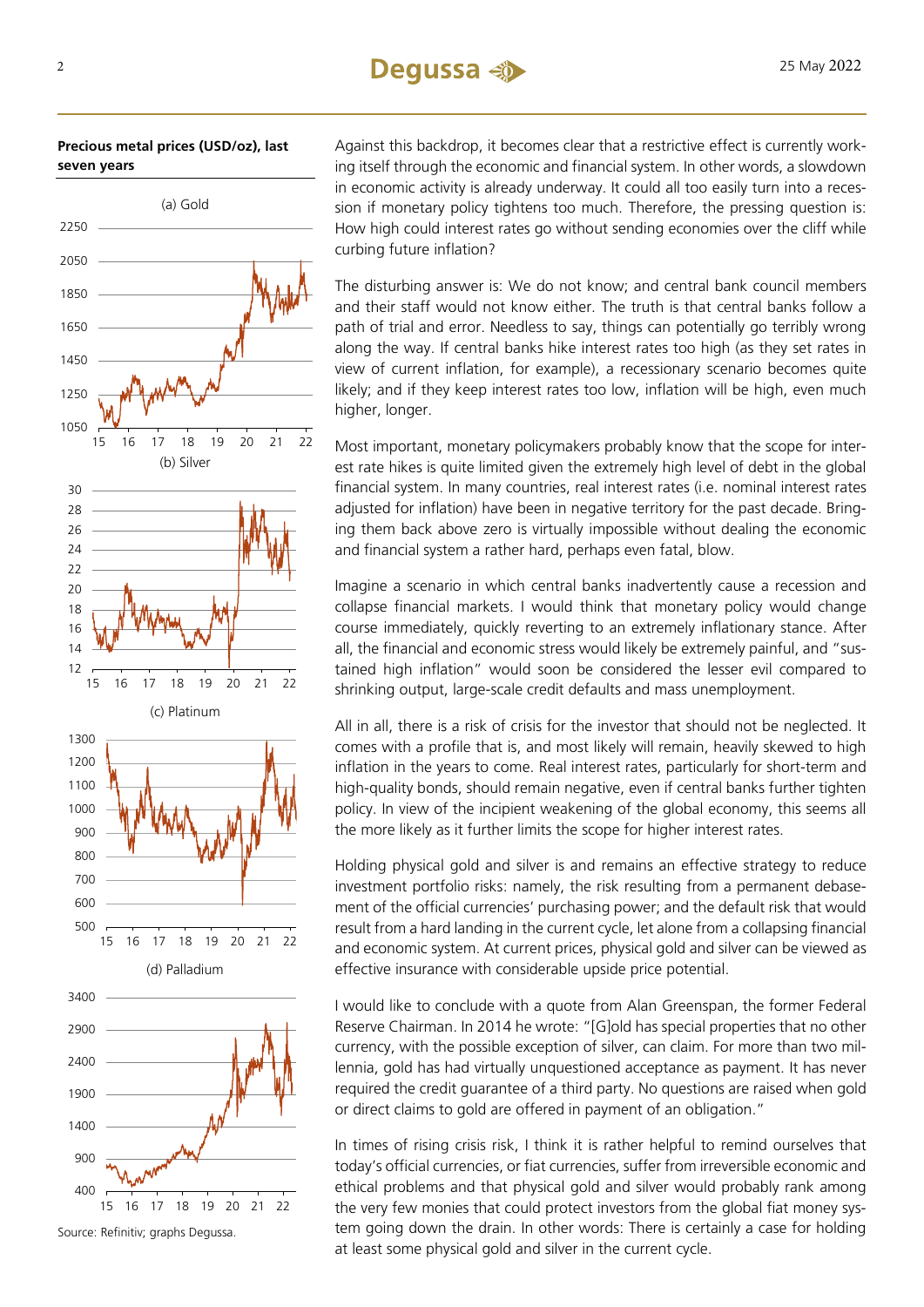# PRECIOUS METALS PRICES

**In US-Dollar per ounce**

|                                     |             | Gold   |      | <b>Silver</b> | Platinum |        |        | Palladium |  |
|-------------------------------------|-------------|--------|------|---------------|----------|--------|--------|-----------|--|
| I. Actual                           | 1851,7      |        | 21,4 |               | 988,5    |        | 2037,2 |           |  |
| II. Gliding averages                |             |        |      |               |          |        |        |           |  |
| 10 days                             |             | 1872,4 | 22,4 |               | 958,1    |        | 2182,3 |           |  |
| 20 days                             |             | 1905,7 | 23,5 |               | 959,4    |        | 2256,1 |           |  |
| 50 days                             |             | 1932,5 |      | 24,5          |          | 996,8  |        | 2406,5    |  |
| 100 days                            |             | 1884,3 |      | 23,9          |          | 1005,9 |        | 2287,2    |  |
| 200 days                            | 1836,5      |        | 23,7 |               | 1000,8   |        | 2187,7 |           |  |
|                                     |             |        |      |               |          |        |        |           |  |
| III. Estimates for end 2022<br>2100 |             | 28     |      | 1175          |          | 2261   |        |           |  |
| (1)                                 |             | 13     |      | 32            | 19       |        | 11     |           |  |
| <b>Band width</b>                   | Low         | High   | Low  | High          | Low      | High   | Low    | High      |  |
|                                     | 1700        | 2280   | 21,0 | 31,0          | 830      | 1280   | 1650   | 2400      |  |
| (1)                                 | $\text{-}8$ | 23     | $-2$ | 45            | $-16$    | 29     | $-19$  | 18        |  |
| V. Annual averages                  |             |        |      |               |          |        |        |           |  |
| 2019                                | 1382        |        | 16,1 |               | 862      |        | 1511   |           |  |
| 2020                                | 1753        |        | 20,2 |               | 878      |        | 2180   |           |  |
| 2021                                |             | 1804   |      | 25,5          |          | 1095   |        | 2422      |  |

| In Euro per ounce                          |                      |                    |                               |                    |                     |                    |                      |                    |  |
|--------------------------------------------|----------------------|--------------------|-------------------------------|--------------------|---------------------|--------------------|----------------------|--------------------|--|
|                                            | Gold                 |                    | <b>Silver</b>                 |                    | Platinum            |                    | Palladium            |                    |  |
| I. Actual                                  | 1763,4               |                    | 20,4                          |                    | 941,3               |                    | 1940,0               |                    |  |
| II. Gliding averages                       |                      |                    |                               |                    |                     |                    |                      |                    |  |
| 10 days                                    |                      | 1776,3             | 21,3                          |                    |                     | 908,9              | 2070,4               |                    |  |
| 20 days                                    |                      | 1790,1             |                               | 22,1               |                     | 901,3              |                      | 2118,7             |  |
| 50 days                                    |                      | 1781,2             |                               | 22,6               |                     | 918,6              |                      | 2216,8             |  |
| 100 days                                   |                      | 1701,5             |                               | 21,6               |                     | 907,5              |                      | 2066,1             |  |
| 200 days                                   | 1623,7               |                    | 20,9                          |                    | 884,0               |                    | 1934,0               |                    |  |
| III. Estimates for end 2022<br>(1)         | 2078<br>18           |                    | 28<br>37                      |                    | 1163<br>24          |                    | 2238<br>15           |                    |  |
| <b>Band width</b><br>(1)                   | Low<br>1683<br>$-5$  | High<br>2257<br>28 | Low<br>20,8<br>$\overline{2}$ | High<br>30,7<br>51 | Low<br>820<br>$-13$ | High<br>1260<br>34 | Low<br>1630<br>$-16$ | High<br>2370<br>22 |  |
| V. Annual averages<br>2019<br>2020<br>2021 | 1235<br>1535<br>1519 |                    | 14<br>18<br>21                |                    | 770<br>769<br>921   |                    | 1350<br>1911<br>2035 |                    |  |

Source: Refinitiv; calculations and estimates Degussa. Numbers are rounded.

 $(1)$  On the basis of actual prices.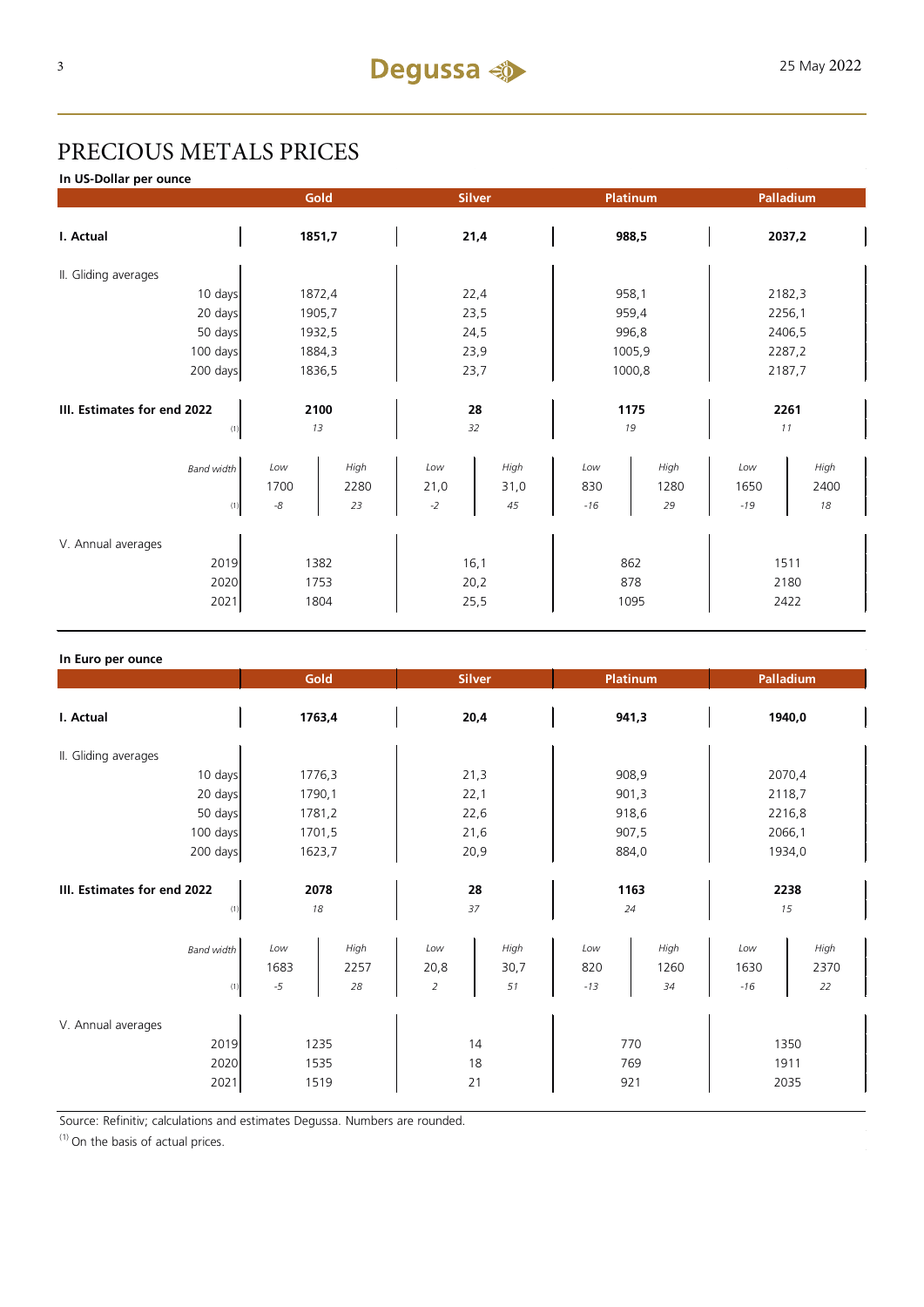### BITCOIN, PERFORMANCE OF VARIOUS ASSET CLASSES

#### **Bitcoin in US dollars**



Source: Refinitiv; graph by Degussa.

#### **Performance of stocks, commodities, FX and bonds**

(a) In national currencies (b) In euro



|                             | -60 | $-40$   | $-20$   | 0 | 20   | 40   | 60   |
|-----------------------------|-----|---------|---------|---|------|------|------|
| S&P 500                     |     |         | $-10,9$ |   |      |      |      |
| Nasdag                      |     | $-20,5$ |         |   |      |      |      |
| Euro STOXX 50               |     |         | $-6,0$  |   |      |      |      |
| <b>FTSE 100</b>             |     |         | $-0,3$  |   |      |      |      |
| <b>DAX</b>                  |     |         | $-11,4$ |   |      |      |      |
| Swiss MI                    |     |         | $-10,2$ |   |      |      |      |
| Nikkei                      |     |         | $-11,3$ |   |      |      |      |
| Hang Seng                   |     |         | $-12,9$ |   |      |      |      |
| Bovespa                     |     |         |         |   |      | 24,0 |      |
| Russia                      |     |         | $-8,3$  |   |      |      |      |
| CRB Index                   |     |         |         |   |      |      | 41,4 |
| Gold                        |     |         |         |   | 7,4  |      |      |
| Silver                      |     |         | $-0,3$  |   |      |      |      |
| Crude oil                   |     |         |         |   |      |      | 38,6 |
| <b>EURUSD</b>               |     |         | $-5,7$  |   |      |      |      |
| <b>EURJPY</b>               |     |         |         |   | 4,2  |      |      |
| <b>EURGBP</b>               |     |         |         |   | 2,0  |      |      |
| <b>EURCHF</b>               |     |         | $-0,4$  |   |      |      |      |
| <b>USDCAD</b>               |     |         |         |   | 1,2  |      |      |
| <b>USDGBP</b>               |     |         | $-7,6$  |   |      |      |      |
| <b>USDJPY</b>               |     |         |         |   | 10,6 |      |      |
| US gov't bond 7 - 10 yrs    |     |         | $-3,2$  |   |      |      |      |
| US gov't bond 1 - 3 yrs     |     |         |         |   | 3,6  |      |      |
| Euro gov't bond 7 - 10 yrs  |     |         | $-7,6$  |   |      |      |      |
| Euro gov't bond 1 - 3 yrs   |     |         | $-1,4$  |   |      |      |      |
| UK gov't bond 7 - 10 yrs    |     |         | $-7,9$  |   |      |      |      |
| UK gov't bond 1 - 3 yrs     |     |         | $-3,4$  |   |      |      |      |
| Japan gov't bond 7 - 10 yrs |     |         | $-5,2$  |   |      |      |      |
| Japan gov't bond 1 - 3 yrs  |     |         | -4,3    |   |      |      |      |

Source: Refinitiv; calculations by Degussa.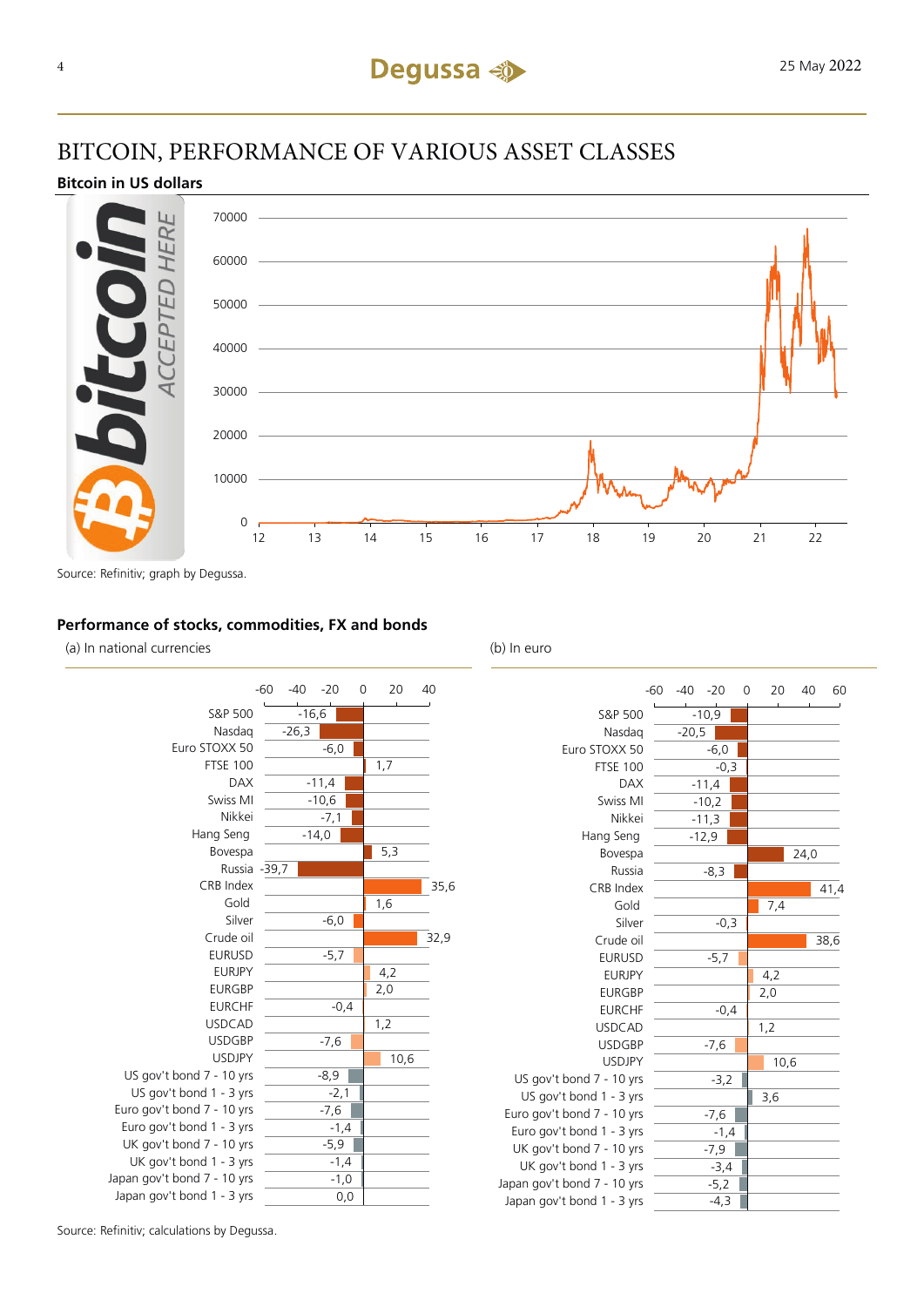### **Articles in earlier issues of the** *Degussa Market Report*

| <i><b>Issue</b></i> | Content                                                              |
|---------------------|----------------------------------------------------------------------|
| 26 May 2022         | Crisis Risk On The Rise. Gold As Insurance                           |
| 12 May 2022         | The Fed Makes Boom & Bust, And What It Means For Gold                |
| 28 April 2022       | The Fed's Boom And Bust Cycle - And What It Means For Your Money     |
| 14 April 2022       | Do You Know What Inflation Really Is? Then Hold Gold And Silver      |
| 31 March 2022       | How Not To Get Battered                                              |
| 17 March 2022       | There is no Return to Normality. The Case for Gold and Silver        |
| 3 March 2022        | Gold: Too Low For Too Long                                           |
| 17 February 2022    | The Inflation beast is bigger than you think it is                   |
| 3 February 2022     | The Bigger Gold Picture                                              |
| 20 January 2022     | Outlook for Gold and Silber brighter than you think it is            |
| 16 December 2021    | Welcome to a new chapter in the boom-and-bust-drama                  |
| 2 December 2021     | Inflation Is Not Temporary But Here To Stay                          |
| 18 November 2021    | The Case Against Gold And Silver. Revisited                          |
| 4 November 2021     | Stagflation Is Rearing Its Ugly Head                                 |
| 21 October 2021     | At A Crossroads. It Is Time For Gold And Silver                      |
| 7 October 2021      | Here Comes The Inflation Beast                                       |
| 23 September 2021   | Evergrande: China's Potential 'Lehman moment'?                       |
| 8 September 2021    | It All Depends On The Fed's 'Safety Net'                             |
| 26 August 2021      | Our Money Gets Thrown Under The Bus                                  |
| 12 August 2021      | The Crime of 1971                                                    |
| 29 July 2021        | Gold And The Market Fear That Is Not                                 |
| 15 July 2021        | Gold and the Monetary Policy Empire of Deception                     |
| 1 July 2021         | Investors believing the impossible, making the price of gold falter  |
| 17 June 2021        | Gold Against Neglected Risks                                         |
| 2 June 2021         | Gold And Inflation                                                   |
| 20 May 2021         | The Price Correction In The Crypto Space Is Not The End              |
| 6 May 2021          | The Dark Side of the Yield Curve Control Policy                      |
| 22 April 2021       | Bitcoin and the Golden Opportunity                                   |
| 8 April 2021        | On Precious Metal 2021 Price Forecasts                               |
| 25 March 2021       | Money Matters For Gold And Silver Prices                             |
| 11 March 2021       | Interest Rates are to the Price of Gold What Gravity is to the Apple |
| 25 February 2021    | The Dangers Of Digital Central Bank Money                            |
| 11 February 2021    | Gold Is Not In Bubble Territory                                      |
| 28 January 2021     | It Is High Time To Buy Gold And Silver                               |
| 14 January 2021     | The Great Gold And Silver Bull Market Is On                          |
| 17 December 2020    | Gold Against US-Dollar Risk. A Value Proposition                     |
| 3 December 2020     | Keep Your Cool - And Physical Gold And Silver                        |
| 19 November 2020    | It is Going to be Wild. Hold on to Physical Gold                     |
| 5 November 2020     | For In Fire Gold Is Tested                                           |

The Degussa Marktreport (German) and the Degussa Market Report (English) are available at: **www.degussa-goldhandel.de/marktreport**